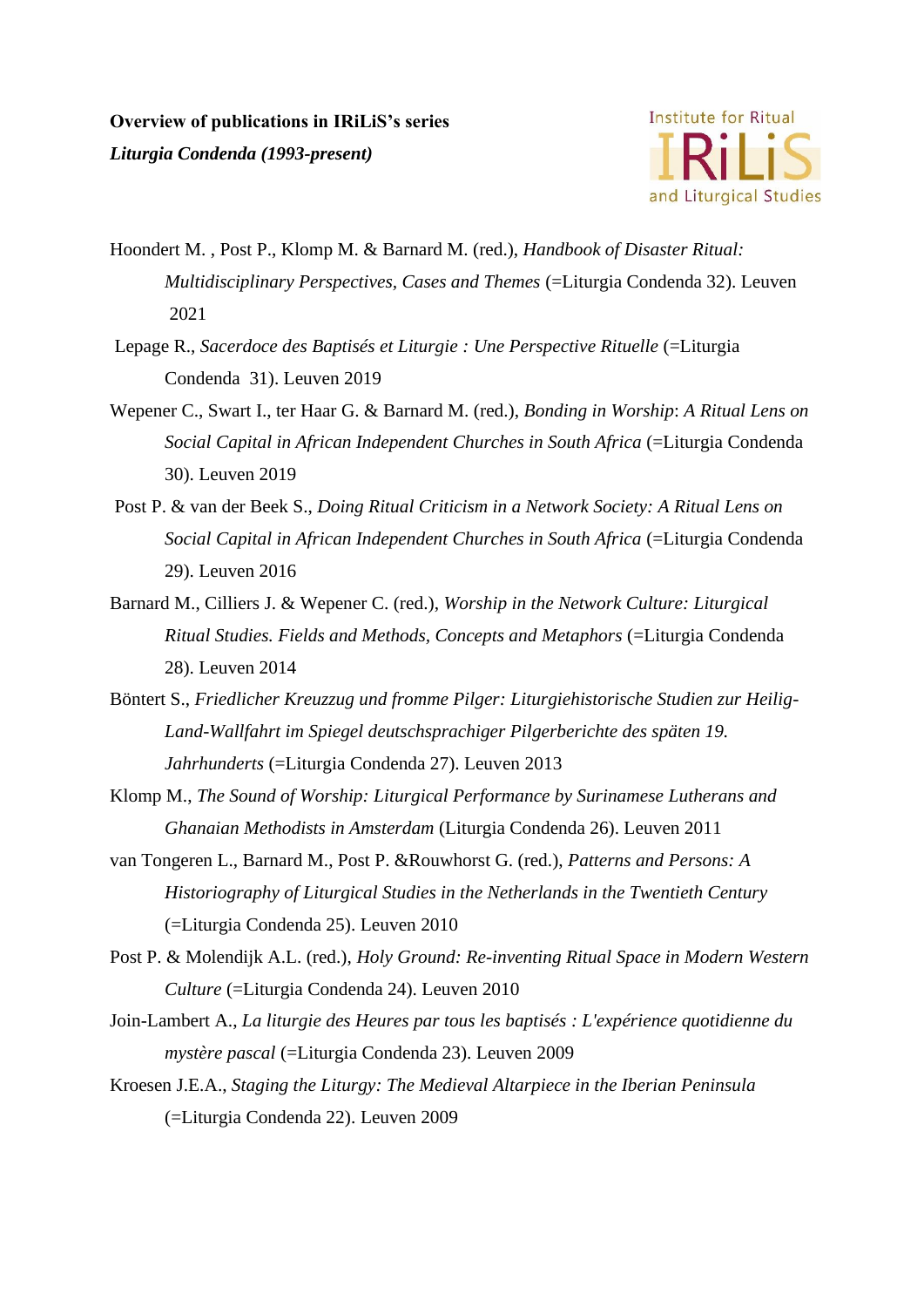- Alexopoulos S., *The Presanctified Liturgy in the Byzantine Rite. A Comparative Analysis of its Origins, Evolution, and Structural Components* (=Liturgia Condenda 21). Leuven 2009
- Kranemann B. & Post P., *Die Modernen* Ritual Studies *als Herausforderung für die LiturgiewissenschaftL. Modern Ritual Studies as a Challenge for Liturgical Studies* (=Liturgia Condenda 20). Leuven 2009
- Wepener C., *From Fast to Feast: Modern Ritual Studies as a Challenge for Liturgical Studies* (=Liturgia Condenda 19). Leuven 2009
- Barnard M., Post P. & Rose E. (red.), *A Cloud of Witnesses: The Cult of Saints in Past and Present* (=Liturgia Condenda 18). Leuven 2005
- G. Lukken, *Rituals in Abundance: Critical Reflections on the Place, Form and Identity of Christian Ritual in our Culture* (=Liturgia Condenda 17). Leuven 2004
- Hausreither J., *Semiotik des Liturgischen Gesanges: Ein Beitrag zur Entwicklung einer integralen Untersuchungsmethode der Liturgiewissenschaft* (=Liturgia Condenda 16). Leuven 2004
- Post P., Grimes R.L., Nugteren A., Pettersson P. & Zondag H., *Disaster Ritual: Explorations of an Emerging Ritual Repertoire* (=Liturgia Condenda 15). Leuven 2003
- Vernooij A., *Liturgy and Muse: The Eucharistic Prayer* (=Liturgia Condenda 14). Leuven 2002
- Rosier V.C., *Liturgical Catechesis of Sunday Celebrations in the Absence of a Priest* (=Liturgia Condenda 13). Leuven 2001
- Post P., Rouwhorst G., Scheer A. & van Tongeren L. (red.), *Christian Feast and Festival: The Dynamics of Western Liturgy and Culture* (=Liturgia Condenda 12). Leuven 2001
- van Tongeren L., *Exaltation of the Cross: Toward the Origins of the Feast of the Cross and the Meaning of the Cross in Early Medieval Liturgy* (=Liturgia Condenda 11). Leuven 2000
- Kroesen J.E.A., *The Sepulchrum Domini through the Ages: Its Form and Function* (=Liturgia Condenda 10). Leuven 2000
- Kubicki J.M., *Liturgical Music as Ritual Symbol: A Case Study of Jacques Berthier's Taizé Music* (=Liturgia Condenda 9). Leuven 1999
- Post P., Pieper J. &van Uden M. (red.), *The Modern Pilgrim: Multidisciplinary Explorations of Christian Pilgrimage* (=Liturgia Condenda 8). Leuven 1998
- Gerlach K.,*The Antenicene Pascha A Rhetorical History* (=Liturgia Condenda 7). Leuven 1998